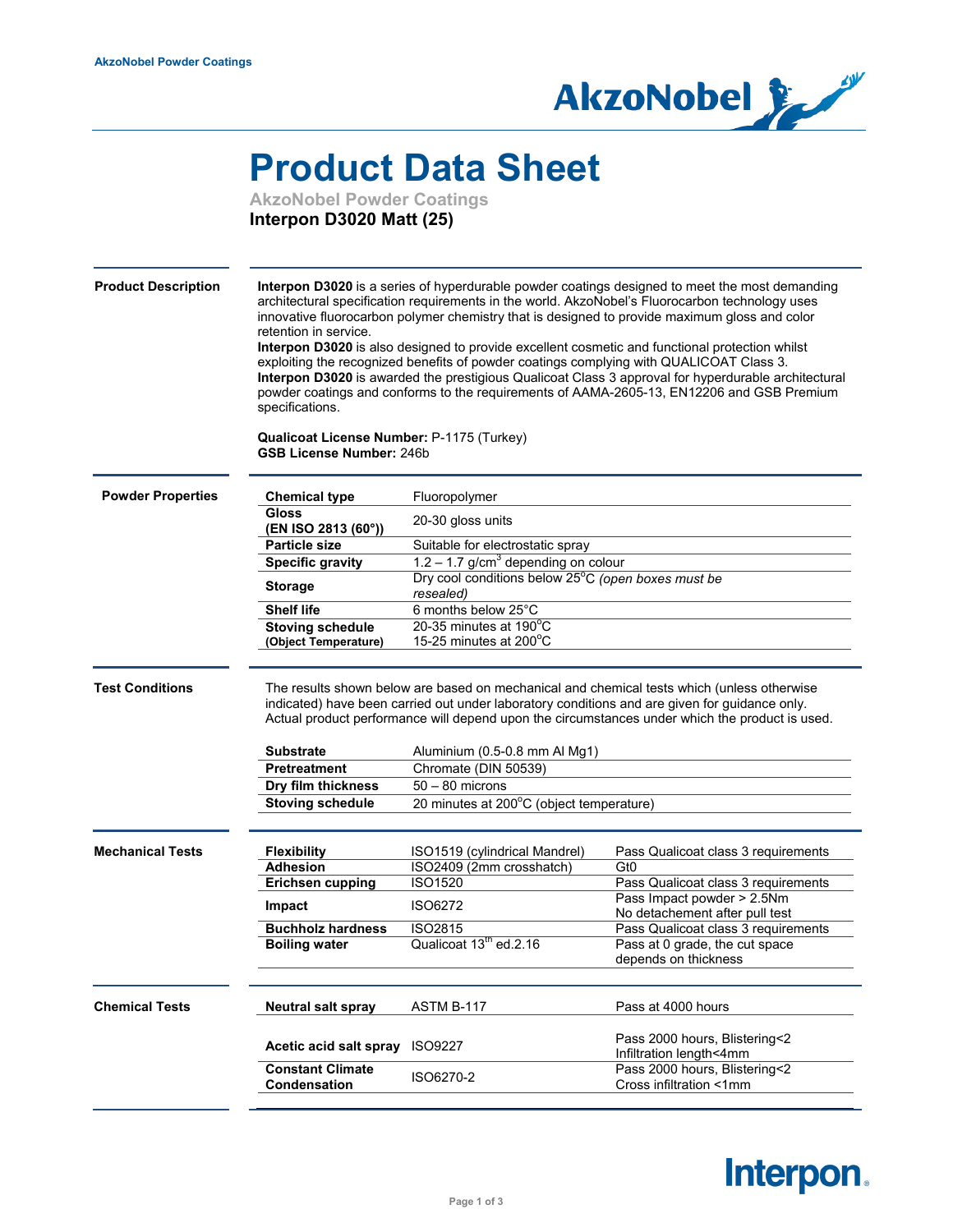|                           | <b>Sulfur Dioxide</b>                                                                                                                                                                                                                                                                                                                                                                                                                                                                                                                                                                               |                                                                                 | Pass 24 cycles - no change in colour<br>or blisters in excess of S2                                                                           |  |
|---------------------------|-----------------------------------------------------------------------------------------------------------------------------------------------------------------------------------------------------------------------------------------------------------------------------------------------------------------------------------------------------------------------------------------------------------------------------------------------------------------------------------------------------------------------------------------------------------------------------------------------------|---------------------------------------------------------------------------------|-----------------------------------------------------------------------------------------------------------------------------------------------|--|
|                           | <b>Permeability</b>                                                                                                                                                                                                                                                                                                                                                                                                                                                                                                                                                                                 | EN12206-2004                                                                    | Pressure Cooker - pass 1 hour no<br>defects<br>No blistering in excess of 2 (S2)                                                              |  |
|                           | <b>Chemical resistance</b>                                                                                                                                                                                                                                                                                                                                                                                                                                                                                                                                                                          | Generally good resistance to<br>acid, alkalis and oil at normal<br>temperatures |                                                                                                                                               |  |
|                           | <b>Mortar resistance</b>                                                                                                                                                                                                                                                                                                                                                                                                                                                                                                                                                                            | EN12206-2004                                                                    | No defects, no colour change after 24<br>hours                                                                                                |  |
|                           | <b>Exterior durability</b>                                                                                                                                                                                                                                                                                                                                                                                                                                                                                                                                                                          | <b>ISO2810</b>                                                                  | Meets Qualicoat class 3 requirements<br>after 10 years Florida<br>Meets AAMA 2605-13 requirements<br>after 10 years Florida                   |  |
|                           | <b>Accelarated</b><br>weathering                                                                                                                                                                                                                                                                                                                                                                                                                                                                                                                                                                    | <b>ISO 11341</b>                                                                | Pass 200 hours<br>Gloss retention >90%<br>Color change: not greater than 50% of<br>the limits prescribed in Qualicoat 13 <sup>th</sup><br>A.7 |  |
|                           | <b>Polymerization Test</b>                                                                                                                                                                                                                                                                                                                                                                                                                                                                                                                                                                          | Qualicoat 13 <sup>th</sup> 2.14                                                 | Pass - Slight gloss loss                                                                                                                      |  |
| <b>Pretreatment</b>       | For maximum protection it is essential to pretreat architectural components prior to the application<br>of Interpon D3020 in accordance with the Interpon D Approved Applicator Manual.<br>Aluminium components should receive a full multi-stage chromate conversion coating or suitable<br>chrome-free pre-treatment to clean and condition the substrate.<br>Detailed advice should be sought from the pre-treatment supplier.                                                                                                                                                                   |                                                                                 |                                                                                                                                               |  |
| <b>Application</b>        | Interpon D3020 Matt powders can be applied by manual or automatic electrostatic spray<br>equipment. For solid shades, unused powder can be reclaimed using suitable equipment and<br>recycled through coating system. The recycled powder should not exceed 20%. For certain special<br>finishes, advice must be sought from akzo Nobel as to the suitability or otherwise of the product for<br>recycling.<br>Interpon D3020 is slightly incompatible with other powder coatings. It is therefore recommended to<br>thoroughly clean the entire coating prior to and after the powder application. |                                                                                 |                                                                                                                                               |  |
|                           | Interpon D3020 is based on fluorocarbon polymer chemistry hence corona application is<br>recommended to get proper charging. Please contact Akzo Nobel or consult with your equipment<br>supplier for alternatives.                                                                                                                                                                                                                                                                                                                                                                                 |                                                                                 |                                                                                                                                               |  |
| <b>Post Application</b>   | For specific advice on the suitability of post coating processes such as bending or the use of<br>sealants, adhesives, thermal break, cleaning etc, please consult AkzoNobel.                                                                                                                                                                                                                                                                                                                                                                                                                       |                                                                                 |                                                                                                                                               |  |
| <b>Maintenance</b>        | For specific advice on Cleaning and Maintenance, please consult the Interpon D series Cleaning and<br>Maintenance Guidelines available from AkzoNobel.                                                                                                                                                                                                                                                                                                                                                                                                                                              |                                                                                 |                                                                                                                                               |  |
| <b>Safety Precautions</b> | Interpon D3020 series contains caprolactam. When using, do not eat, drink or smoke. Do not<br>breathe in the dust. In case of insufficient ventilation, wear suitable respiratory equipment.                                                                                                                                                                                                                                                                                                                                                                                                        |                                                                                 |                                                                                                                                               |  |
|                           | AkzoNobel.                                                                                                                                                                                                                                                                                                                                                                                                                                                                                                                                                                                          |                                                                                 | For further information, please consult the Material Safety Datasheet (MSDS) available from                                                   |  |
|                           |                                                                                                                                                                                                                                                                                                                                                                                                                                                                                                                                                                                                     |                                                                                 |                                                                                                                                               |  |